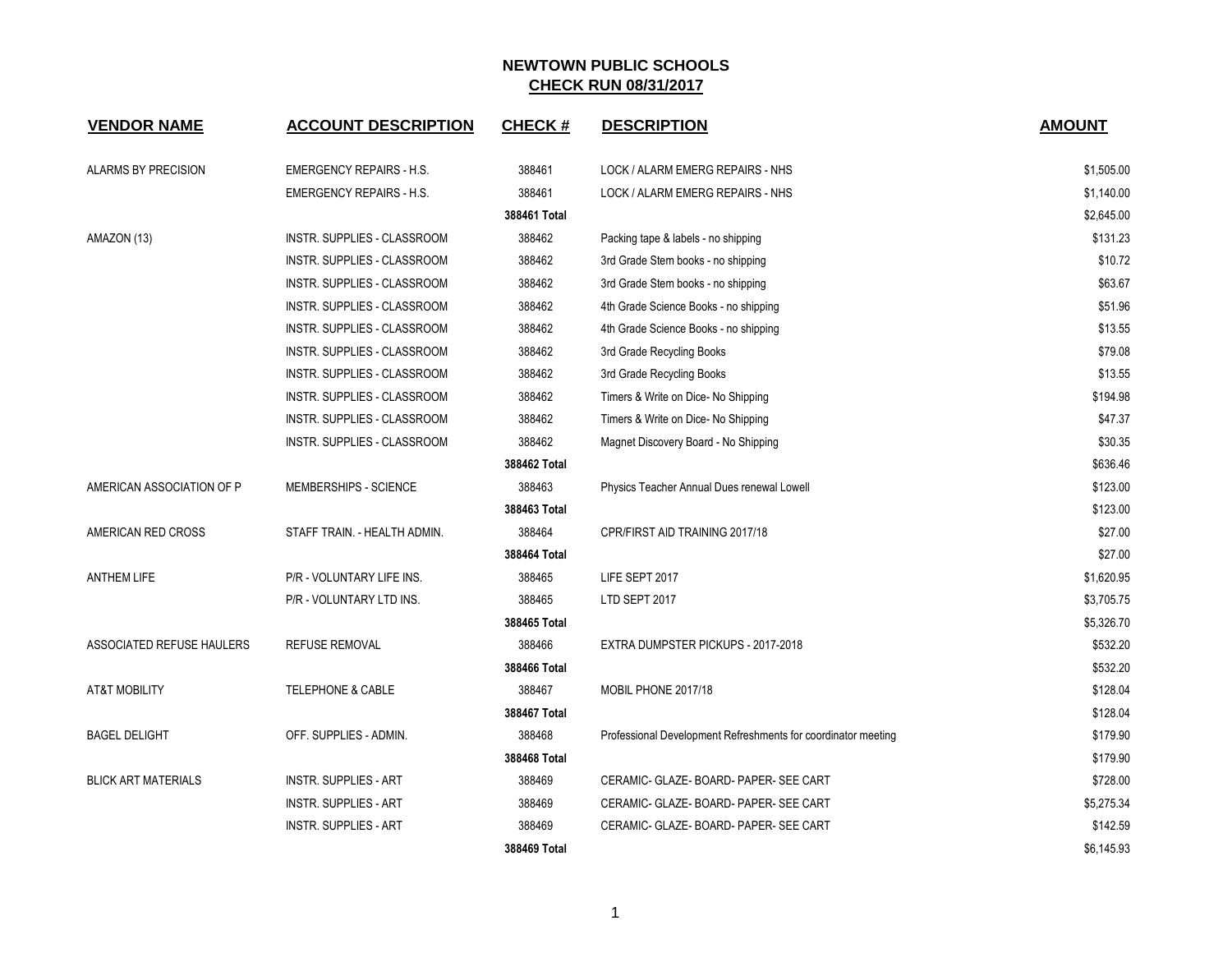| <b>VENDOR NAME</b>               | <b>ACCOUNT DESCRIPTION</b>       | <b>CHECK#</b> | <b>DESCRIPTION</b>                                                     | <b>AMOUNT</b> |
|----------------------------------|----------------------------------|---------------|------------------------------------------------------------------------|---------------|
| <b>BROOKS ENVIRONMENTAL CONS</b> | <b>PROF. SERV. - B. &amp; G.</b> | 388470        | ASBESTOS DESIGNATED PERSON 2017-2018                                   | \$850.00      |
|                                  |                                  | 388470 Total  |                                                                        | \$850.00      |
| CANFIELD, CHRISTIAN              | <b>INSTR. SUPPLIES - SCIENCE</b> | 388471        | DEPARTMENT LUNCH                                                       | \$85.96       |
|                                  | <b>INSTR. SUPPLIES - SCIENCE</b> | 388471        | NGSS POSTERS & TOTE BINS                                               | \$179.78      |
|                                  | <b>INSTR. SUPPLIES - SCIENCE</b> | 388471        | NOTEPADS FOR STAFF                                                     | \$168.72      |
|                                  | MEMBERSHIPS - SCIENCE            | 388471        | <b>ACS MEMBERSHIP</b>                                                  | \$292.99      |
|                                  |                                  | 388471 Total  |                                                                        | \$727.45      |
| <b>CAREER CRUISING</b>           | CONTRACTED SERV. - GUIDANCE      | 388472        | 2017-2018 RENEWAL                                                      | \$645.00      |
|                                  |                                  | 388472 Total  |                                                                        | \$645.00      |
| CAROLINA BIOLOGICAL              | INSTR. SUPPLIES - CLASSROOM      | 388473        | Dissecting Forceps, 5 inches, Cat. #623990                             | \$27.36       |
|                                  | INSTR. SUPPLIES - CLASSROOM      | 388473        | Shipping and Handling charges                                          | \$24.02       |
|                                  | INSTR. SUPPLIES - CLASSROOM      | 388473        | Pack of 144 Wicks, Cat. #971941                                        | \$19.80       |
|                                  | INSTR. SUPPLIES - CLASSROOM      | 388473        | Pack of 200 Wisconsin Fast Plants seeds, Cat. #971927                  | \$76.80       |
|                                  | INSTR. SUPPLIES - CLASSROOM      | 388473        | Foam trays, Cat. #971905                                               | \$18.90       |
|                                  | INSTR. SUPPLIES - CLASSROOM      | 388473        | Dry Lima Bean seed, Cat. #971907                                       | \$4.28        |
|                                  | INSTR. SUPPLIES - CLASSROOM      | 388473        | Plant Support Stakes, packs of 16, Cat. #158984                        | \$10.26       |
|                                  | INSTR. SUPPLIES - CLASSROOM      | 388473        | Shipping and Handling Charges                                          | \$11.50       |
|                                  | INSTR. SUPPLIES - CLASSROOM      | 388473        | Fertilizer Pellet, Cat. #971929                                        | \$14.10       |
|                                  | INSTR. SUPPLIES - CLASSROOM      | 388473        | Planter Ring, packs of 34, Cat. #971141                                | \$11.25       |
|                                  | INSTR. SUPPLIES - CLASSROOM      | 388473        | Potting Soil, Cat. #971131                                             | \$5.55        |
|                                  | INSTR. SUPPLIES - CLASSROOM      | 388473        | Water Mat, Pack of 3, Cat. #971939                                     | \$14.10       |
|                                  |                                  | 388473 Total  |                                                                        | \$237.92      |
| CBS LLC                          | INSTR. SUPPLIES - MATH           | 388474        | Sets of replacement Smartboard Markers for classroom use. Item RPEN-ER | \$108.00      |
|                                  | <b>INSTR. SUPPLIES - MATH</b>    | 388474        | Shipping charge                                                        | \$10.00       |
|                                  |                                  | 388474 Total  |                                                                        | \$118.00      |
| <b>CES</b>                       | TUITION - OUT-OF-DISTRICT        | 388475        | TUITION - OUT-OF-DISTRICT                                              | \$30,893.00   |
|                                  | TUITION - OUT-OF-DISTRICT        | 388475        | TUITION - OUT-OF-DISTRICT                                              | \$107,217.00  |
|                                  | TUITION - OUT-OF-DISTRICT        | 388475        | TUITION - OUT-OF-DISTRICT                                              | \$41,576.00   |
|                                  |                                  | 388475 Total  |                                                                        | \$179,686.00  |
| <b>CMEA</b>                      | MEMBERSHIPS - MUSIC              | 388476        | SCHOOL ASSOCIATION FEES                                                | \$350.00      |
|                                  |                                  | 388476 Total  |                                                                        | \$350.00      |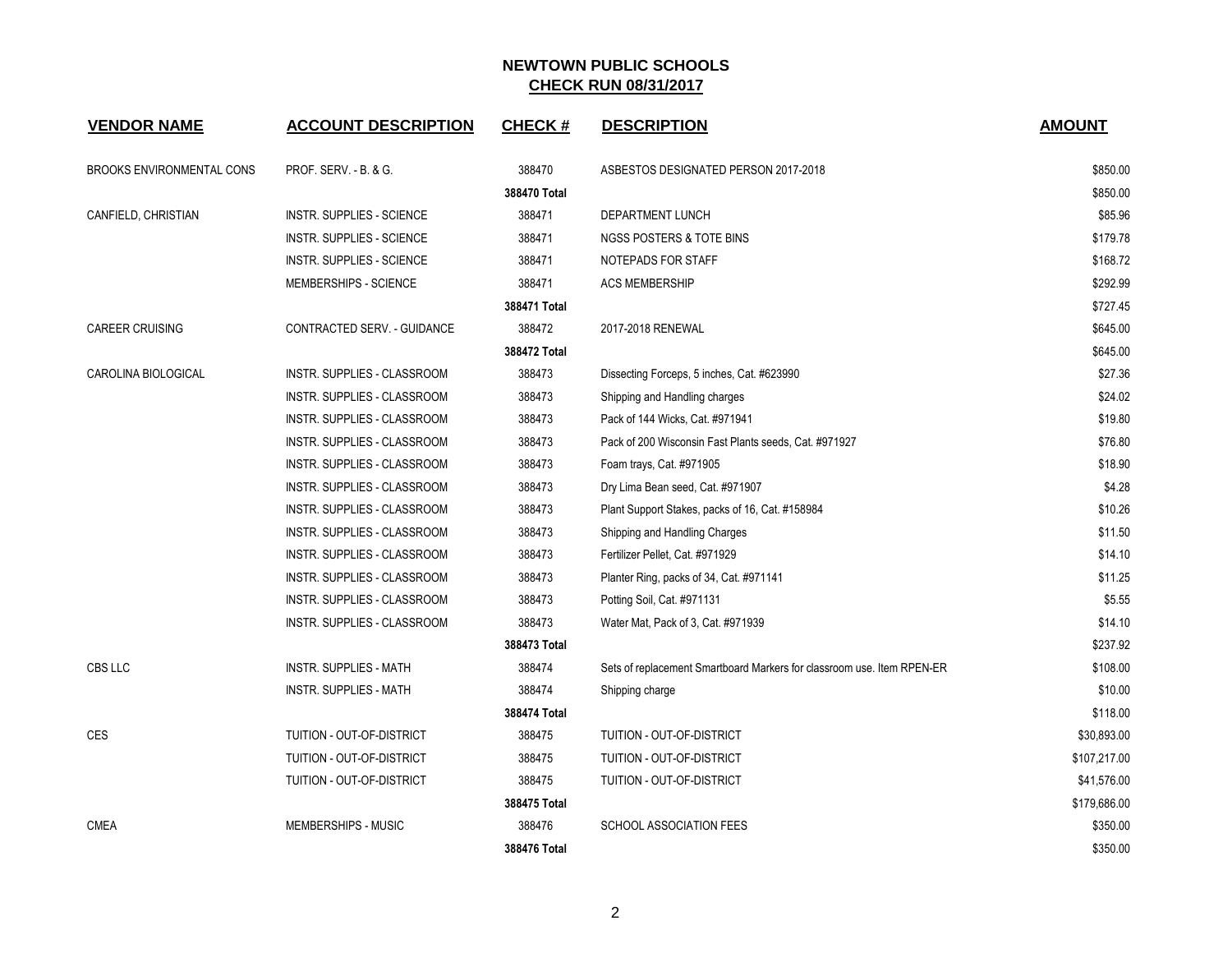| <b>VENDOR NAME</b>               | <b>ACCOUNT DESCRIPTION</b>      | <b>CHECK#</b> | <b>DESCRIPTION</b>                                                        | <b>AMOUNT</b> |
|----------------------------------|---------------------------------|---------------|---------------------------------------------------------------------------|---------------|
| <b>COLLECTIVE SYSTEMS</b>        | B. & G. IMPROVE - M.S.          | 388477        | CAFÉ SOUND SYSTEM - NMS                                                   | \$4,792.28    |
|                                  | B. & G. IMPROVE - M.S.          | 388477        | GYM SOUND SYSTEM - NMS                                                    | \$2,498.27    |
|                                  |                                 | 388477 Total  |                                                                           | \$7,290.55    |
| CPI (CRISIS PREVENTION IN        | MEMBERSHIPS - PUPIL SERV.       | 388478        | <b>CPI RENEWAL</b>                                                        | \$150.00      |
|                                  | MEMBERSHIPS - PUPIL SERV.       | 388478        | <b>CPI RENEWAL</b>                                                        | \$150.00      |
|                                  |                                 | 388478 Total  |                                                                           | \$300.00      |
| <b>CUTTING EDGE HOME SERVICE</b> | <b>B&amp;G CONTRACTED SERV.</b> | 388479        | GRASS CUTTING SVC - RIS 2017-2018                                         | \$285.00      |
|                                  |                                 | 388479 Total  |                                                                           | \$285.00      |
| DCS PROMOTIONS LLC               | <b>SECURITY SUPPLIES</b>        | 388480        | CS410 Cornerstone Tactical Security Polo Shirt, Short Sleeve, Royal Blue  | \$202.00      |
|                                  | <b>SECURITY SUPPLIES</b>        | 388480        | CS410LS Cornerstone Tactical Security Polo Shirt, Long Sleeve, Royal Blue | \$206.00      |
|                                  |                                 | 388480 Total  |                                                                           | \$408.00      |
| <b>DECKWORKS LLC</b>             | <b>EMERGENCY REPAIRS - M.G.</b> | 388481        | CEILING REPLACE SPEC ED ROOM - MG                                         | \$4,000.00    |
|                                  |                                 | 388481 Total  |                                                                           | \$4,000.00    |
| DELL MARKETING L.P.              | EQUIPMENT - INFO. TECH.         | 388482        | Chromebook 13 3380 Celeron C3855 4GB/32GB SSD Touch                       | \$33,305.00   |
|                                  | EQUIPMENT - INFO. TECH.         | 388482        | Chrome Book13 3380 Intel Core i3 6006 Processor - 4 GB and 32gb SSD       | \$166,320.00  |
|                                  | EQUIPMENT - INFO. TECH.         | 388482        | Dell Latitude 3380 i5 7200U, 64bit, 8G, 500 GB, 3 year warranty           | \$32,967.00   |
|                                  | EQUIPMENT - INFO. TECH.         | 388482        |                                                                           | \$1,848.50    |
|                                  | OFF. SUPPLIES - ADMIN.          | 388482        | Chromebooks                                                               | \$1,332.20    |
|                                  | OFF. SUPPLIES - ADMIN.          | 388482        | Chromebooks                                                               | \$101.12      |
|                                  | EQUIPMENT - INFO. TECH.         | 388482        | Google Chrome Management Console License -                                | \$50.56       |
|                                  |                                 | 388482 Total  |                                                                           | \$235,924.38  |
| DEMCO INC.                       | <b>SUPPLIES - LIBRARY</b>       | 388483        | Kapco Easy Cover II Item# WI14200290                                      | \$134.24      |
|                                  | SUPPLIES - LIBRARY              | 388483        | Kapco Easy Cover II Item # WI13714650                                     | \$26.34       |
|                                  | <b>SUPPLIES - LIBRARY</b>       | 388483        | Paper fold 10 inch Book Jackets Item # WS12221010                         | \$17.76       |
|                                  | <b>SUPPLIES - LIBRARY</b>       | 388483        | Fusion Alkaline AA Batteries Item # WS13691020                            | \$21.54       |
|                                  |                                 | 388483 Total  |                                                                           | \$199.88      |
| DENNIS, DIANE                    | INSTR. SUPPLIES - CLASSROOM     | 388484        | <b>CLASSROOM SUPPLIES</b>                                                 | \$9.34        |
|                                  |                                 | 388484 Total  |                                                                           | \$9.34        |
| <b>DISCOVERY EDUCATION</b>       | CONTRACTED SERV. - LIBRARY      | 388485        | DE Streaming Annual Subscription                                          | \$1,600.00    |
|                                  |                                 | 388485 Total  |                                                                           | \$1,600.00    |
|                                  | CONTRACTED SERV. - LIBRARY      | 388486        | Renewal Discovery Education Streaming (08/01/17-07/31/18). NO SHIPPING.   | \$1,600.00    |
|                                  |                                 | 388486 Total  |                                                                           | \$1,600.00    |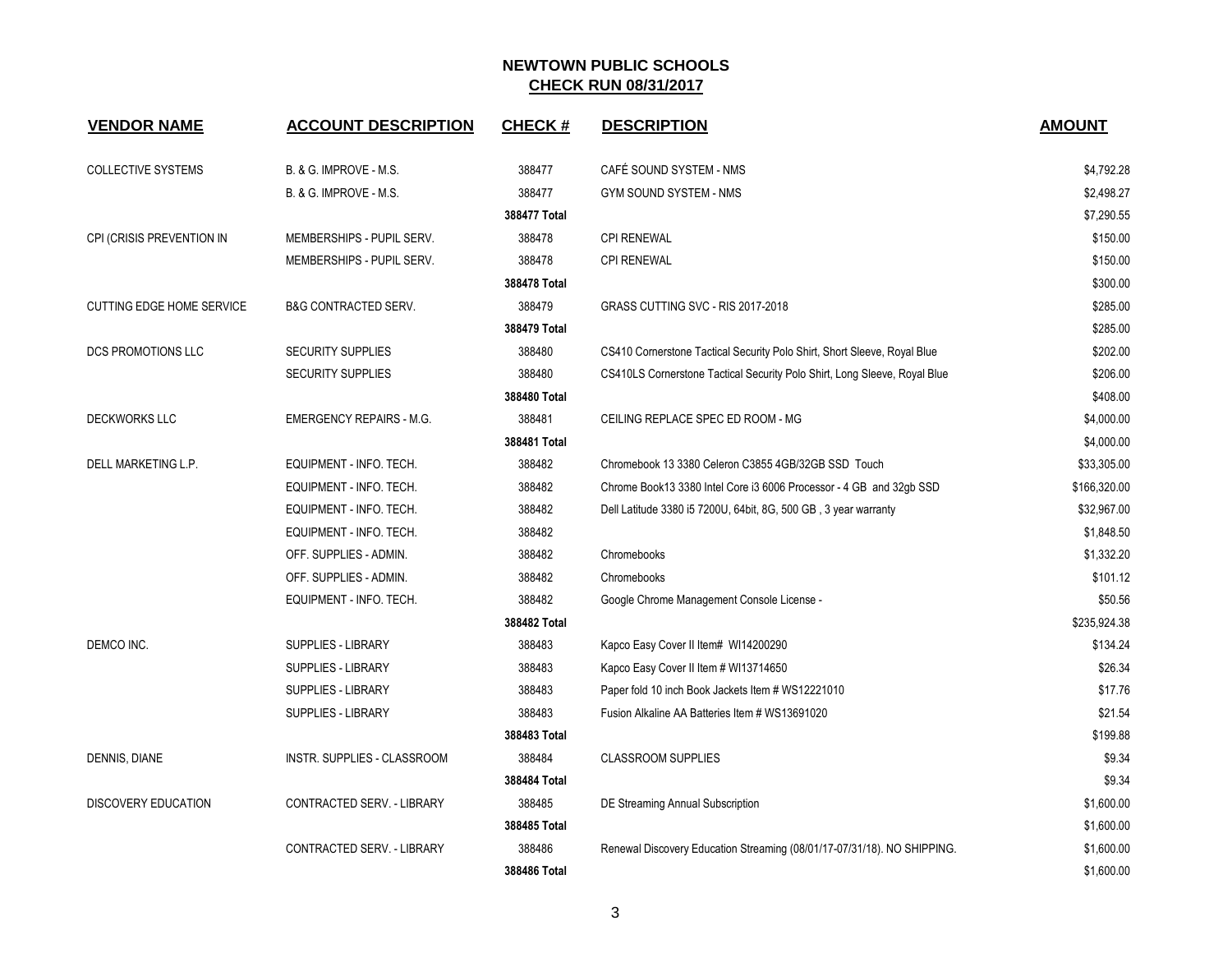| <b>VENDOR NAME</b>          | <b>ACCOUNT DESCRIPTION</b>      | <b>CHECK#</b> | <b>DESCRIPTION</b>                                                          | <b>AMOUNT</b> |
|-----------------------------|---------------------------------|---------------|-----------------------------------------------------------------------------|---------------|
| ELITE ROOFING & RESTORATION | <b>EMERGENCY REPAIRS - M.S.</b> | 388487        | ROOF REPAIRS - NMS                                                          | \$2,935.00    |
|                             |                                 | 388487 Total  |                                                                             | \$2,935.00    |
| ENG, NANCY PH.D., CCC-SLP   | PROF. SERV. - SP/HEAR.          | 388488        | PROF. SERV. - SP/HEAR.                                                      | \$950.00      |
|                             |                                 | 388488 Total  |                                                                             | \$950.00      |
| <b>ENVIRO WASTE</b>         | CONTRACTED SERV. - TECH ED.     | 388489        | <b>WASTE REMOVAL</b>                                                        | \$258.69      |
|                             |                                 | 388489 Total  |                                                                             | \$258.69      |
| ERIC ARMIN INC.             | INSTR. SUPPLIES - CLASSROOM     | 388490        | Dry erase sleeves, Smart Pal 53490, set of 10                               | \$73.50       |
|                             | INSTR. SUPPLIES - CLASSROOM     | 388490        | shipping                                                                    | \$7.00        |
|                             | INSTR. SUPPLIES - CLASSROOM     | 388490        | Math Supplies, see attached, interactive math books, magnets, fraction sets | \$632.28      |
|                             |                                 | 388490 Total  |                                                                             | \$712.78      |
| EVERSOURCE (ELEC-BOE)       | ELECTRICITY - H.                | 388491        | ELEC 51084633023 26,080 KWH                                                 | \$3,967.41    |
|                             | ELECTRICITY - M.G.              | 388491        | ELEC 51171733009 14,400 KWH                                                 | \$2,087.99    |
|                             | ELECTRICITY - HOM.              | 388491        | ELEC 51844633024 68,544. KWH                                                | \$9,914.19    |
|                             | ELECTRICITY - H.S.              | 388491        | ELEC 51318375011 883. KWH                                                   | \$203.51      |
|                             | ELECTRICITY - H.S.              | 388491        | ELEC 51223253097 20 KWH                                                     | \$45.88       |
|                             | ELECTRICITY - H.S.              | 388491        | ELEC 51418253076 107,280. KWH                                               | \$50,971.36   |
|                             | ELECTRICITY - H.S.              | 388491        | ELEC 51356633040 441.00 KWH                                                 | \$173.78      |
|                             |                                 | 388491 Total  |                                                                             | \$67,364.12   |
| EVERSOURCE (GAS-BOE)        | PROPANE & NATURAL GAS - S.H.    | 388492        | GAS 57914087044 3062. CCF                                                   | \$2,727.43    |
|                             | PROPANE & NATURAL GAS - M.G.    | 388492        | GAS 57511457020 267.6 CCF                                                   | \$1,005.17    |
|                             | PROPANE & NATURAL GAS - RIS.    | 388492        | GAS 57526160064 31.70 CCF                                                   | \$83.79       |
|                             | PROPANE & NATURAL GAS - H.S.    | 388492        | GAS 57379855042 41.70 CCF                                                   | \$116.44      |
|                             |                                 | 388492 Total  |                                                                             | \$3,932.83    |
| FEDA, KRISTINE M.           | STAFF TRAIN. - STAFF DEVELOP.   | 388493        | <b>NSTA CONF</b>                                                            | \$185.00      |
|                             |                                 | 388493 Total  |                                                                             | \$185.00      |
| <b>PRIVATE</b>              | TUITION - OUT-OF-DISTRICT       | 388494        | TUITION - OUT-OF-DISTRICT                                                   | \$748.00      |
|                             |                                 | 388494 Total  |                                                                             | \$748.00      |
| FOLLETT SCHOOL SOLUTIONS    | <b>SUPPLIES - LIBRARY</b>       | 388495        | 50 Assorted Titles -- SEE ATTACHED--                                        | \$566.84      |
|                             | <b>SUPPLIES - LIBRARY</b>       | 388495        | 50 Assorted Titles -- SEE ATTACHED--                                        | \$167.85      |
|                             | <b>SUPPLIES - LIBRARY</b>       | 388495        | 1000 barcode labels                                                         | \$85.00       |
|                             | <b>SUPPLIES - LIBRARY</b>       | 388495        | Shipping and handling.                                                      | \$9.43        |
|                             |                                 | 388495 Total  |                                                                             | \$829.12      |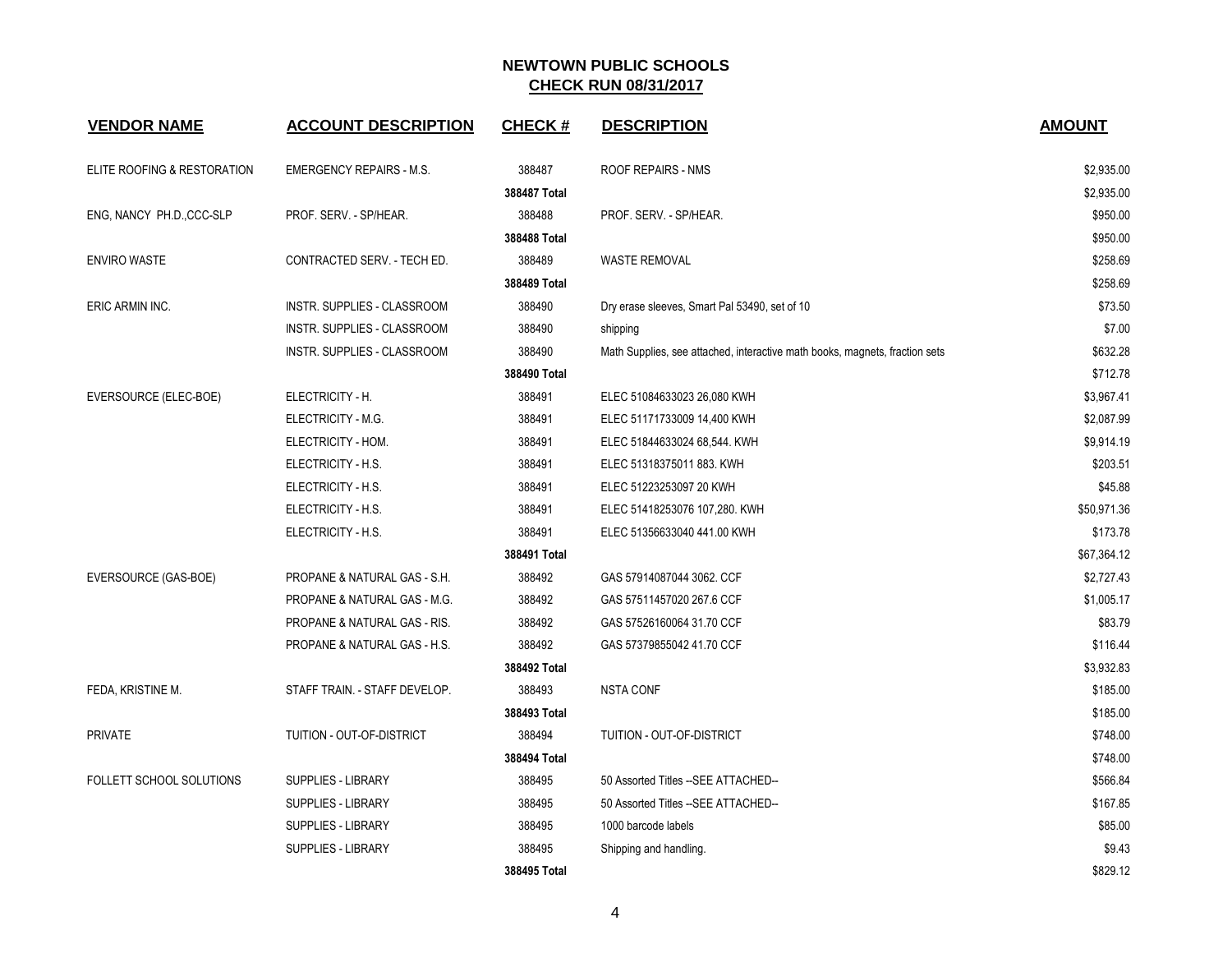| <b>VENDOR NAME</b>              | <b>ACCOUNT DESCRIPTION</b>       | <b>CHECK#</b> | <b>DESCRIPTION</b>                                                                 | <b>AMOUNT</b> |
|---------------------------------|----------------------------------|---------------|------------------------------------------------------------------------------------|---------------|
| <b>FREY SCIENTIFIC</b>          | <b>INSTR. SUPPLIES - SCIENCE</b> | 388496        | See attached list -                                                                | \$2,125.00    |
|                                 |                                  | 388496 Total  |                                                                                    | \$2,125.00    |
| GASPARINE, BARBARA              | OFF. SUPPLIES - ADMIN.           | 388497        | ADMIN PROF DEVL                                                                    | \$230.12      |
|                                 |                                  | 388497 Total  |                                                                                    | \$230.12      |
| <b>GEORGINA, FAWN</b>           | STAFF TRAIN. - STAFF DEVELOP.    | 388498        | REG NSTA CONF.                                                                     | \$280.00      |
|                                 |                                  | 388498 Total  |                                                                                    | \$280.00      |
| GOVCONNECTION, INC.             | OFF. SUPPLIES - ADMIN.           | 388499        | quote 24412140.02-W1, item 7260745, no shipping                                    | \$476.61      |
|                                 |                                  | 388499 Total  |                                                                                    | \$476.61      |
| <b>GRAINGER</b>                 | B. & G. REPAIRS - H.S.           | 388500        | VENT REPAIRS IN BOYS BATHROOM - NHS                                                | \$100.64      |
|                                 |                                  | 388500 Total  |                                                                                    | \$100.64      |
| <b>HOUGHTON MIFFLIN COM</b>     | <b>INSTR. SUPPLIES - MATH</b>    | 388501        | Big Ideas record and practice journals for math classes, advanced 2.see attached   | \$577.03      |
|                                 | <b>INSTR. SUPPLIES - MATH</b>    | 388501        | shipping charge                                                                    | \$28.89       |
|                                 |                                  | 388501 Total  |                                                                                    | \$605.92      |
| <b>IMPACT APPLICATIONS INC.</b> | <b>INSTR. SUPPLIES - SPORTS</b>  | 388502        | 1 Year Subscription - Online Package 3. Subscription for access to ImPACT Software | \$875.00      |
|                                 |                                  | 388502 Total  |                                                                                    | \$875.00      |
| JOHNSON, CARL D.                | STAFF TRAVEL - SECURITY          | 388503        | TRAVEL TRAINING POLICE ACADEMY                                                     | \$36.59       |
|                                 |                                  | 388503 Total  |                                                                                    | \$36.59       |
| <b>JUNIOR LIBRARY GUILD</b>     | CONTRACTED SERV. - LIBRARY       | 388504        | Annual Renewal - Account#J033315 Order#2016325                                     | \$1,484.40    |
|                                 |                                  | 388504 Total  |                                                                                    | \$1,484.40    |
| LAWSON PRODUCTS INC.            | <b>B&amp;G SUPPLIES - MAINT.</b> | 388505        | MISC. PLUMBING SUPPLIES - MAINT SHOP                                               | \$333.84      |
|                                 |                                  | 388505 Total  |                                                                                    | \$333.84      |
| LEAHY'S FUELS INC.              | PROPANE & NATURAL GAS - H.S.     | 388506        | PROPANE 366.4 UNITS                                                                | \$619.22      |
|                                 |                                  | 388506 Total  |                                                                                    | \$619.22      |
| LITTLE SCIENTISTS LLC           | INSTR. SUPPLIES - CLASSROOM      | 388507        | Sand and Soil Refill Kit for Grade 2 Science                                       | \$450.00      |
|                                 | INSTR. SUPPLIES - CLASSROOM      | 388507        | Shipping and Handling charges                                                      | \$45.00       |
|                                 |                                  | 388507 Total  |                                                                                    | \$495.00      |
| MARKER BOARD PEOPLE,            | INSTR. SUPPLIES - CLASSROOM      | 388508        | Dry erase markers, student erasers, dry erase boards, see attached                 | \$489.60      |
|                                 | INSTR. SUPPLIES - CLASSROOM      | 388508        | shipping                                                                           | \$49.00       |
|                                 |                                  | 388508 Total  |                                                                                    | \$538.60      |
| MASON W.B. INC.                 | OFF. SUPPLIES - BUS. SERV.       | 388509        | WATER 2017/18                                                                      | \$24.95       |
|                                 | OFF. SUPPLIES - BUS. SERV.       | 388509        | <b>SUPPLIES 2017/18</b>                                                            | (\$78.52)     |
|                                 | OFF. SUPPLIES - BUS. SERV.       | 388509        | <b>SUPPLIES 2017/18</b>                                                            | \$117.78      |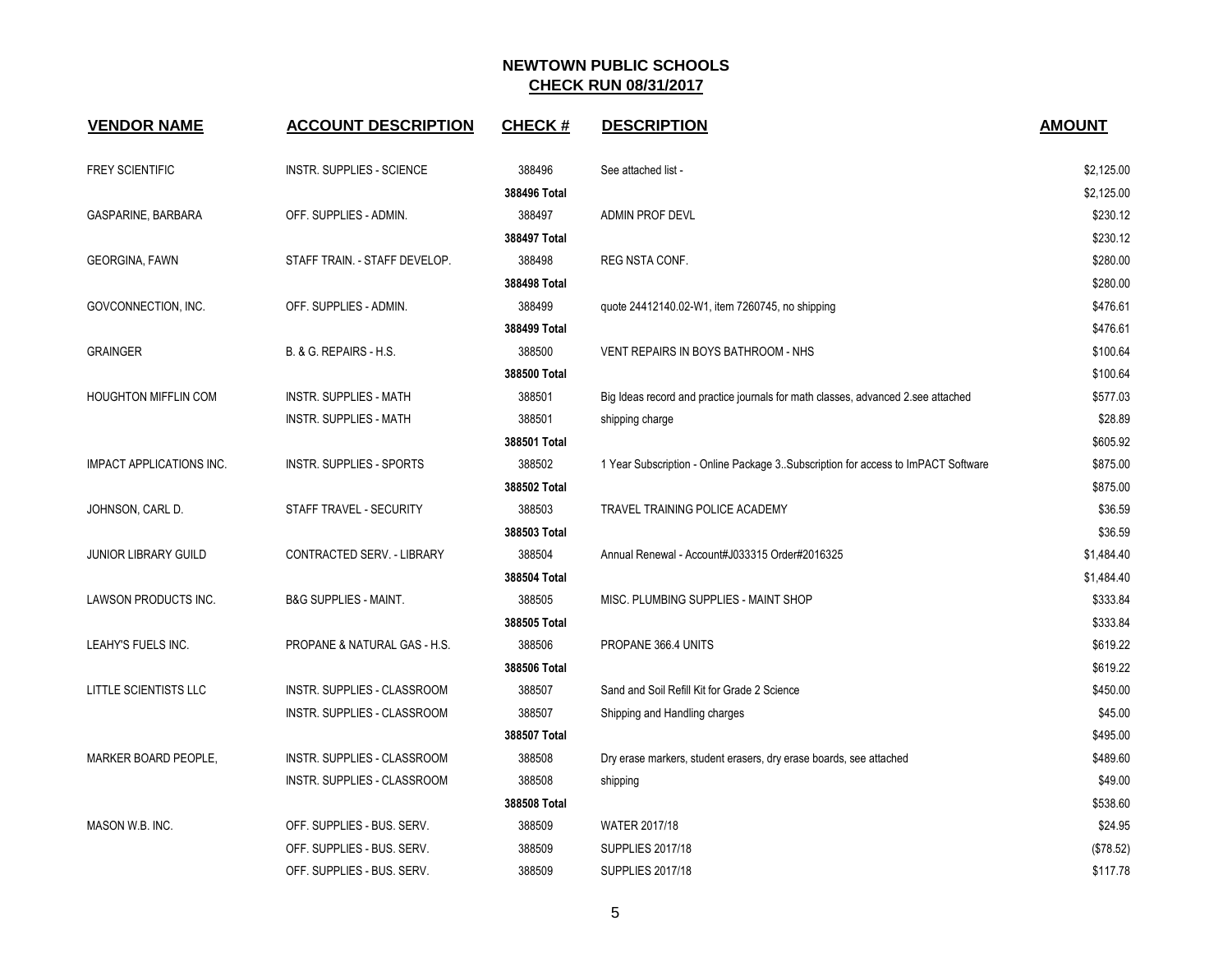| <b>VENDOR NAME</b>        | <b>ACCOUNT DESCRIPTION</b>            | <b>CHECK#</b> | <b>DESCRIPTION</b>                                                                       | <b>AMOUNT</b> |
|---------------------------|---------------------------------------|---------------|------------------------------------------------------------------------------------------|---------------|
| MASON W.B. INC.           | INSTR. SUPPLIES - SPORTS              | 388509        | For AD Office - (1) Mail Coaches Organizer / (2) Three Pocket Wall File Set              | \$371.96      |
|                           | <b>INSTR. SUPPLIES - SPORTS</b>       | 388509        | For AD Office - (1) Mail Coaches Organizer / (2) Three Pocket Wall File Set              | \$131.99      |
|                           | <b>INSTR. SUPPLIES - SCIENCE</b>      | 388509        | 2017-18 desk calendars                                                                   | \$111.00      |
|                           | <b>INSTR. SUPPLIES - SCIENCE</b>      | 388509        | Paper, Markers, Flip charts, white out, erasers, batteries, wipes, purell, colored paper | \$396.79      |
|                           | INSTR. SUPPLIES - SP. ED. H.S.        | 388509        | SEE ATTACHED LIST FOR NHS SPEC ED                                                        | \$229.44      |
|                           | INSTR. SUPPLIES - SP. ED. H.S.        | 388509        | SEE ATTACHED LIST FOR NHS SPEC ED                                                        | \$12.27       |
|                           | INSTR. SUPPLIES - SP. ED. H.S.        | 388509        | SEE ATTACHED LIST FOR NHS SPEC ED                                                        | \$38.97       |
|                           | INSTR. SUPPLIES - CLASSROOM           | 388509        | ELAN S40 student planner, no shipping                                                    | \$318.36      |
|                           | EQUIPMENT - DISTRICT FURNITURE        | 388509        | HON INVITATION LOUNGE LOVE SEAT                                                          | \$2,112.82    |
|                           | EQUIPMENT - DISTRICT FURNITURE        | 388509        | HON FLOCK GANGING BRACKET                                                                | \$14.63       |
|                           | EQUIPMENT - DISTRICT FURNITURE        | 388509        | HON FLOCK SQUARE OTTOMAN                                                                 | \$1,335.76    |
|                           | <b>EQUIPMENT - DISTRICT FURNITURE</b> | 388509        | HON OCCASIONAL LAMINATE OCCASIONAL CORNER TABLE 24L 24W 20H                              | \$181.35      |
|                           |                                       | 388509 Total  |                                                                                          | \$5,319.55    |
| MERCADO, RICHARD          | STAFF TRAVEL - SECURITY               | 388510        | <b>TRAVEL ASSO TRAINING</b>                                                              | \$21.94       |
|                           |                                       | 388510 Total  |                                                                                          | \$21.94       |
| MESSAGE LOGIX INC.        | CONTRACTED SERV. - SECURITY           | 388511        | Service Provider Contract for Anonymous Alerts Student Bullying and Safety Reporting     | \$1,521.20    |
|                           |                                       | 388511 Total  |                                                                                          | \$1,521.20    |
| MORSE & CO, E.A.          | <b>REPAIRS - CUSTODIAL</b>            | 388512        | CHARGER FOR CUST MACHINE - RIS                                                           | \$673.50      |
|                           | <b>REPAIRS - CUSTODIAL</b>            | 388512        | CUSTODIAL MACHINE REPAIR PARTS - HAWL / MG                                               | \$287.84      |
|                           | <b>REPAIRS - CUSTODIAL</b>            | 388512        | <b>CUSTODIAL MACHINE REPAIR PARTS</b>                                                    | \$50.10       |
|                           | <b>REPAIRS - CUSTODIAL</b>            | 388512        | <b>CUSTODIAL MACHINE REPAIR PARTS</b>                                                    | \$247.50      |
|                           |                                       | 388512 Total  |                                                                                          | \$1,258.94    |
| NAPOLITANO, TIMOTHY       | OFF. SUPPLIES - ADMIN.                | 388513        | Interview Committee Breakfast 8/21/17                                                    | \$26.59       |
|                           |                                       | 388513 Total  |                                                                                          | \$26.59       |
| <b>NASCO</b>              | <b>INSTR. SUPPLIES - SCIENCE</b>      | 388514        | See attached list - Anatomy                                                              | \$430.02      |
|                           |                                       | 388514 Total  |                                                                                          | \$430.02      |
| NEW ENGLAND FITNESS DISTR | <b>REPAIRS - P.E.</b>                 | 388515        | REPAIRS OF FITNESS EQUIPMENT                                                             | \$627.50      |
|                           |                                       | 388515 Total  |                                                                                          | \$627.50      |
| <b>ON-SITE SHREDDING</b>  | INSTR. SUPPLIES - CLASSROOM           | 388516        | Shredding Service 2017/2018                                                              | \$25.00       |
|                           |                                       | 388516 Total  |                                                                                          | \$25.00       |
| OTIS ELEVATOR COMPANY     | <b>B&amp;G CONTRACTED SERV.</b>       | 388517        | ELEVATOR SVC CONTRACT - HAWL/RIS 2017-2018                                               | \$292.53      |
|                           |                                       | 388517 Total  |                                                                                          | \$292.53      |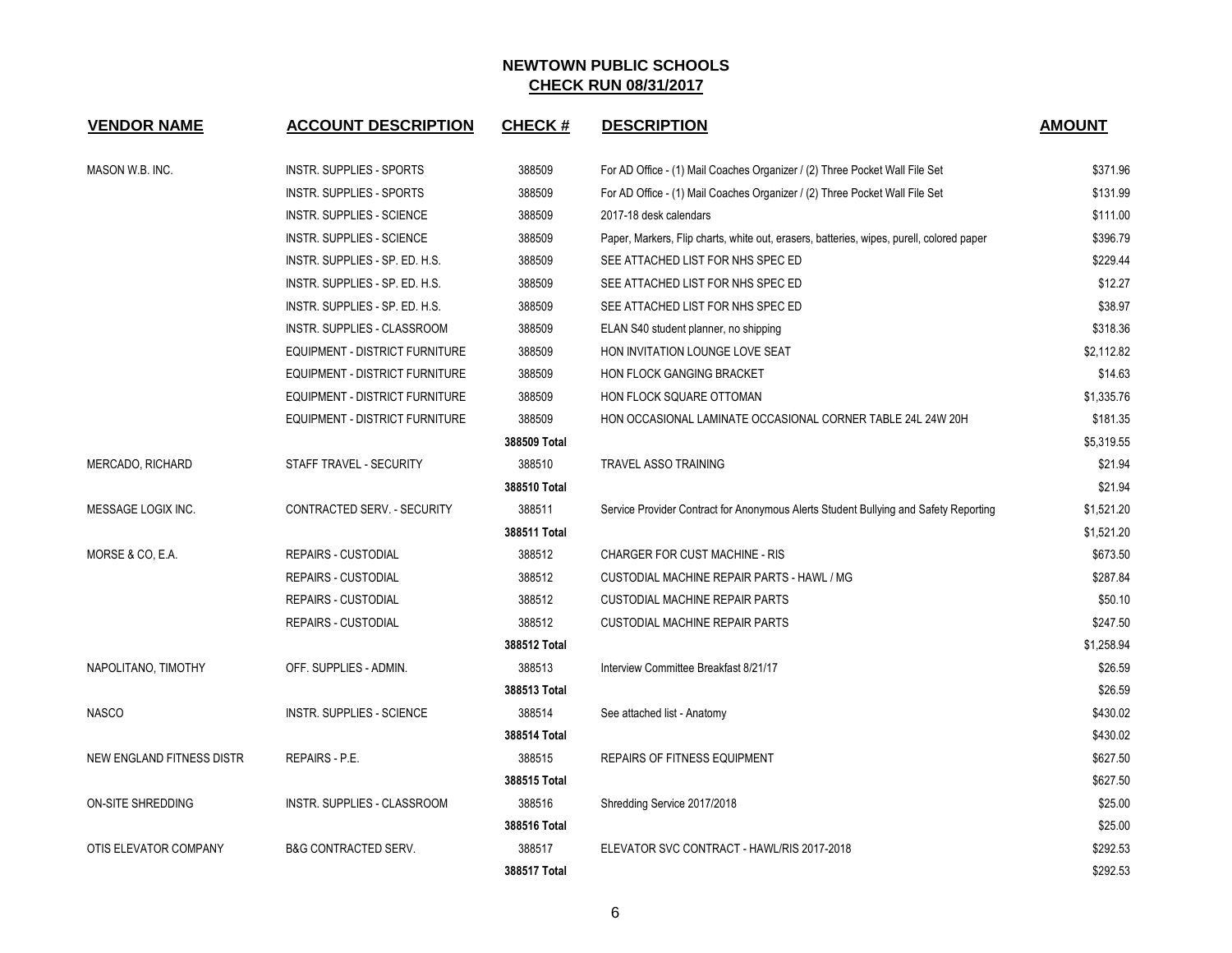| <b>VENDOR NAME</b>        | <b>ACCOUNT DESCRIPTION</b>          | <b>CHECK#</b> | <b>DESCRIPTION</b>                                                            | <b>AMOUNT</b> |
|---------------------------|-------------------------------------|---------------|-------------------------------------------------------------------------------|---------------|
| PEPPER J.W. & SON IN      | <b>INSTR. SUPPLIES - MUSIC</b>      | 388518        | Music supplies                                                                | \$320.90      |
|                           | <b>INSTR. SUPPLIES - MUSIC</b>      | 388518        | Shipping                                                                      | \$26.99       |
|                           | <b>INSTR. SUPPLIES - MUSIC</b>      | 388518        | Music supplies                                                                | \$5.00        |
|                           | <b>INSTR. SUPPLIES - MUSIC</b>      | 388518        | Music supplies                                                                | \$215.00      |
|                           | <b>INSTR. SUPPLIES - MUSIC</b>      | 388518        | <b>Classroom Music</b>                                                        | \$793.88      |
|                           | <b>INSTR. SUPPLIES - MUSIC</b>      | 388518        | Shipping                                                                      | \$26.99       |
|                           |                                     | 388518 Total  |                                                                               | \$1,388.76    |
| PETTY CASH - HAW          | STAFF TRAIN. - ADMIN.               | 388519        | PETTY CASH                                                                    | \$20.66       |
|                           | REPAIRS - ADMIN.                    | 388519        | PETTY CASH                                                                    | \$56.90       |
|                           | OFF. SUPPLIES - ADMIN.              | 388519        | PETTY CASH                                                                    | \$14.97       |
|                           |                                     | 388519 Total  |                                                                               | \$92.53       |
| PHATOM SCALES LLC         | REPAIRS - SCIENCE                   | 388520        | CQT 202 ADAM CORE SERIES BALANCE 200G                                         | \$570.00      |
|                           |                                     | 388520 Total  |                                                                               | \$570.00      |
| POWERSCHOOL GROUP LLC     | CONTRACTED SERV. - INFO. TECH.      | 388521        | PowerSchool Maintenance est. 4600 Students                                    | \$24,230.00   |
|                           |                                     | 388521 Total  |                                                                               | \$24,230.00   |
| RAQUEL, SONIA L           | STAFF TRAIN. - STAFF DEVELOP.       | 388522        | TITLE IX & COND INV TRAINING                                                  | \$170.00      |
|                           |                                     | 388522 Total  |                                                                               | \$170.00      |
| ROBERTS, MAGGIE BEATTIE   | STAFF TRAIN. - STAFF DEVELOP.       | 388523        | Writers Workshop July 25-27, 2017 D                                           | \$7,500.00    |
|                           |                                     | 388523 Total  |                                                                               | \$7,500.00    |
| RUDERMAN, CHARLES         | <b>B&amp;G SUPPLIES - CUSTODIAL</b> | 388524        | SHOES (80674)                                                                 | \$150.00      |
|                           |                                     | 388524 Total  |                                                                               | \$150.00      |
| SAN ANGELO, ANDREW        | STAFF TRAVEL - STAFF DEVELOP.       | 388525        | <b>TRAVEL NCSS ANNUAL CONF</b>                                                | \$346.40      |
|                           |                                     | 388525 Total  |                                                                               | \$346.40      |
| SANDY HOOK ACTIVITIES FUN | OFF. SUPPLIES - ADMIN.              | 388526        | Interview Committee Lunch 8/21/17                                             | \$64.90       |
|                           | OFF. SUPPLIES - ADMIN.              | 388526        | Leadership Retreat Lunch 8/15/17                                              | \$45.73       |
|                           | OFF. SUPPLIES - ADMIN.              | 388526        | Leadership Retreat Lunch 8/15/17                                              | \$57.48       |
|                           |                                     | 388526 Total  |                                                                               | \$168.11      |
| <b>SCHOOL SPECIALTY</b>   | INSTR. SUPPLIES - CLASSROOM         | 388527        | Tape dispensers (40) and correction fluid for classroom use.                  | \$118.20      |
|                           |                                     | 388527 Total  |                                                                               | \$118.20      |
| SHI INTERNATIONAL CORP.   | CONTRACTED SERV. - INFO. TECH.      | 388528        | Vmware support & Subscription- Technical Support, Emergency Phone consulting  | \$1,394.40    |
|                           | CONTRACTED SERV. - INFO. TECH.      | 388528        | Vmware Support & Subscription Production - Technical support, emergency phone | \$1,803.00    |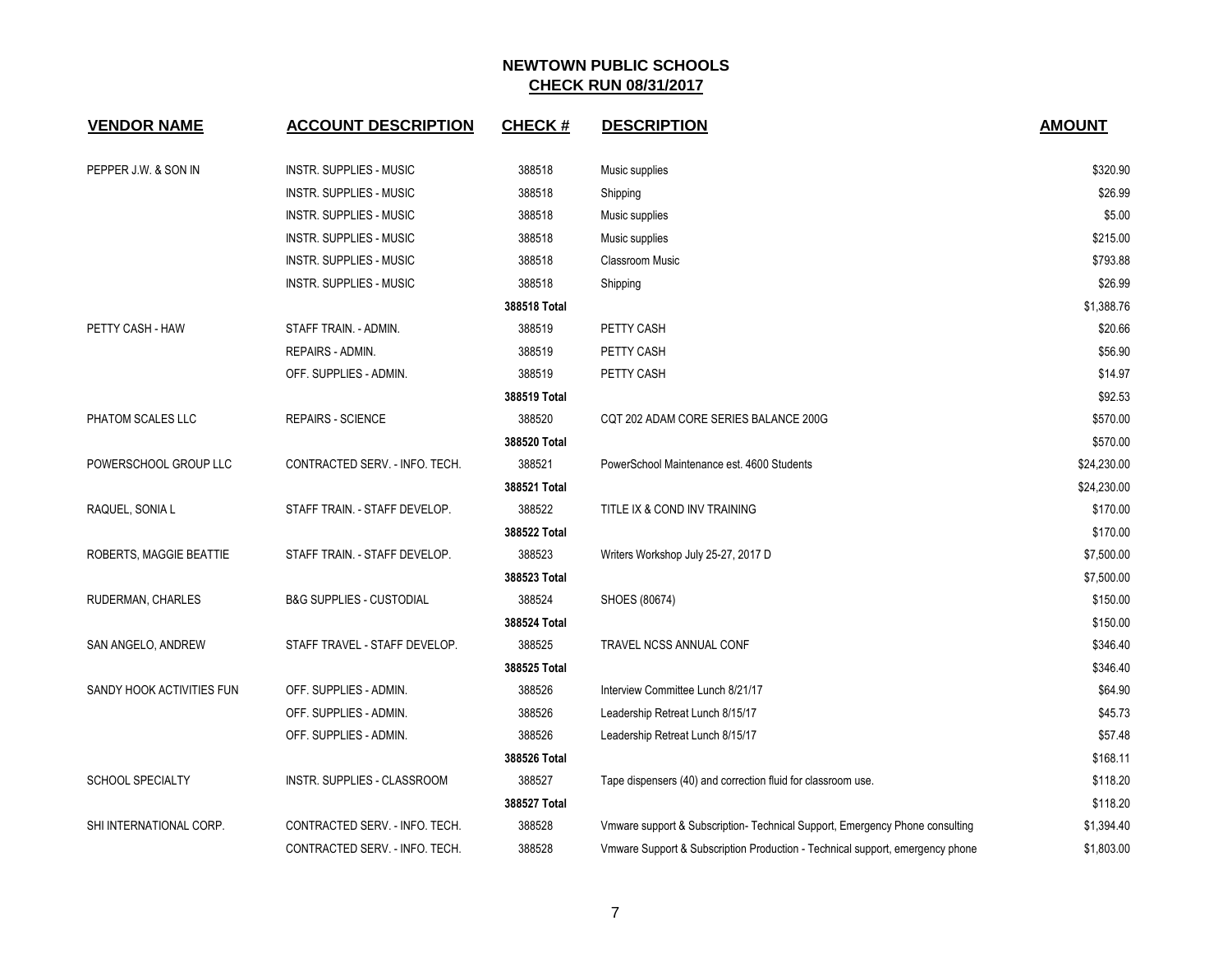| <b>VENDOR NAME</b>              | <b>ACCOUNT DESCRIPTION</b>         | <b>CHECK#</b> | <b>DESCRIPTION</b>                                                  | <b>AMOUNT</b> |
|---------------------------------|------------------------------------|---------------|---------------------------------------------------------------------|---------------|
| SHI INTERNATIONAL CORP.         | EQUIPMENT - INFO. TECH.            | 388528        | Tripp Lite UPS Smart 1500 VA 1350 W Tripp Lite Part # SMART1500RM2U | \$518.10      |
|                                 |                                    | 388528 Total  |                                                                     | \$3,715.50    |
| SHIFFLER EQUIPMENT S            | <b>INSTR. SUPPLIES - CLASSROOM</b> | 388529        | Shiffler snap cap, CAR 140, chair guide caps                        | \$94.00       |
|                                 | INSTR. SUPPLIES - CLASSROOM        | 388529        | Shipping                                                            | \$12.40       |
|                                 |                                    | 388529 Total  |                                                                     | \$106.40      |
| SMITH, RACHEL                   | INSTR. SUPPLIES - COMPUTER ED.     | 388530        | <b>CODE MONKEY STUDIOS</b>                                          | \$109.83      |
|                                 |                                    | 388530 Total  |                                                                     | \$109.83      |
| STATE OF CONNECTICUT            | PROF. SERV. - B. & G.              | 388531        | ELEVATOR INSPECTIONS - 2017-2018                                    | \$240.00      |
|                                 |                                    | 388531 Total  |                                                                     | \$240.00      |
| STEWART & STEVENSON POWER       | <b>EMERGENCY REPAIRS - RIS.</b>    | 388532        | <b>GENERATOR CONTROL PANEL INSTALL - RIS</b>                        | \$4,805.00    |
|                                 |                                    | 388532 Total  |                                                                     | \$4,805.00    |
| TATANGELO, BRIANNE              | INSTR. SUPPLIES - CLASSROOM        | 388533        | PRINCIPALS FUND                                                     | \$100.00      |
|                                 |                                    | 388533 Total  |                                                                     | \$100.00      |
| TREASURER - FINGERPRINT         | CONTRACTED SERV. - SUPER.          | 388534        | <b>FINGERPRINTS</b>                                                 | \$32.25       |
|                                 |                                    | 388534 Total  |                                                                     | \$32.25       |
|                                 | CONTRACTED SERV. - SUPER.          | 388535        | <b>FINGERPRINTS</b>                                                 | \$150.00      |
|                                 |                                    | 388535 Total  |                                                                     | \$150.00      |
| VALERI, MARIA PAULA OLMOS       | INSTR. SUPPLIES - WORLD LANG.      | 388536        | <b>SUPPLIES WL</b>                                                  | \$70.90       |
|                                 |                                    | 388536 Total  |                                                                     | \$70.90       |
| <b>VERIZON WIRELESS</b>         | TELEPHONE & CABLE                  | 388537        | TELEPHONE SERV 2017/18                                              | \$2,320.55    |
|                                 |                                    | 388537 Total  |                                                                     | \$2,320.55    |
| <b>VERNIER SOFTWARE &amp; T</b> | INSTR. SUPPLIES - SCIENCE          | 388538        | See attached list                                                   | \$114.00      |
|                                 |                                    | 388538 Total  |                                                                     | \$114.00      |
| WT COX                          | <b>SUPPLIES - LIBRARY</b>          | 388539        | Library magazine subscriptions for 2017-18 school year              | \$263.25      |
|                                 |                                    | 388539 Total  |                                                                     | \$263.25      |
| AMAZON (13)                     | TEXTBOOKS - CLASSROOM              | 388540        | Science books                                                       | \$20.44       |
|                                 | TEXTBOOKS - CLASSROOM              | 388540        | Shipping                                                            | \$3.99        |
|                                 | <b>TEXTBOOKS - CLASSROOM</b>       | 388540        | Science books                                                       | \$12.95       |
|                                 | <b>TEXTBOOKS - CLASSROOM</b>       | 388540        | Shipping                                                            | \$3.99        |
|                                 | TEXTBOOKS - CLASSROOM              | 388540        | Science books                                                       | \$3.50        |